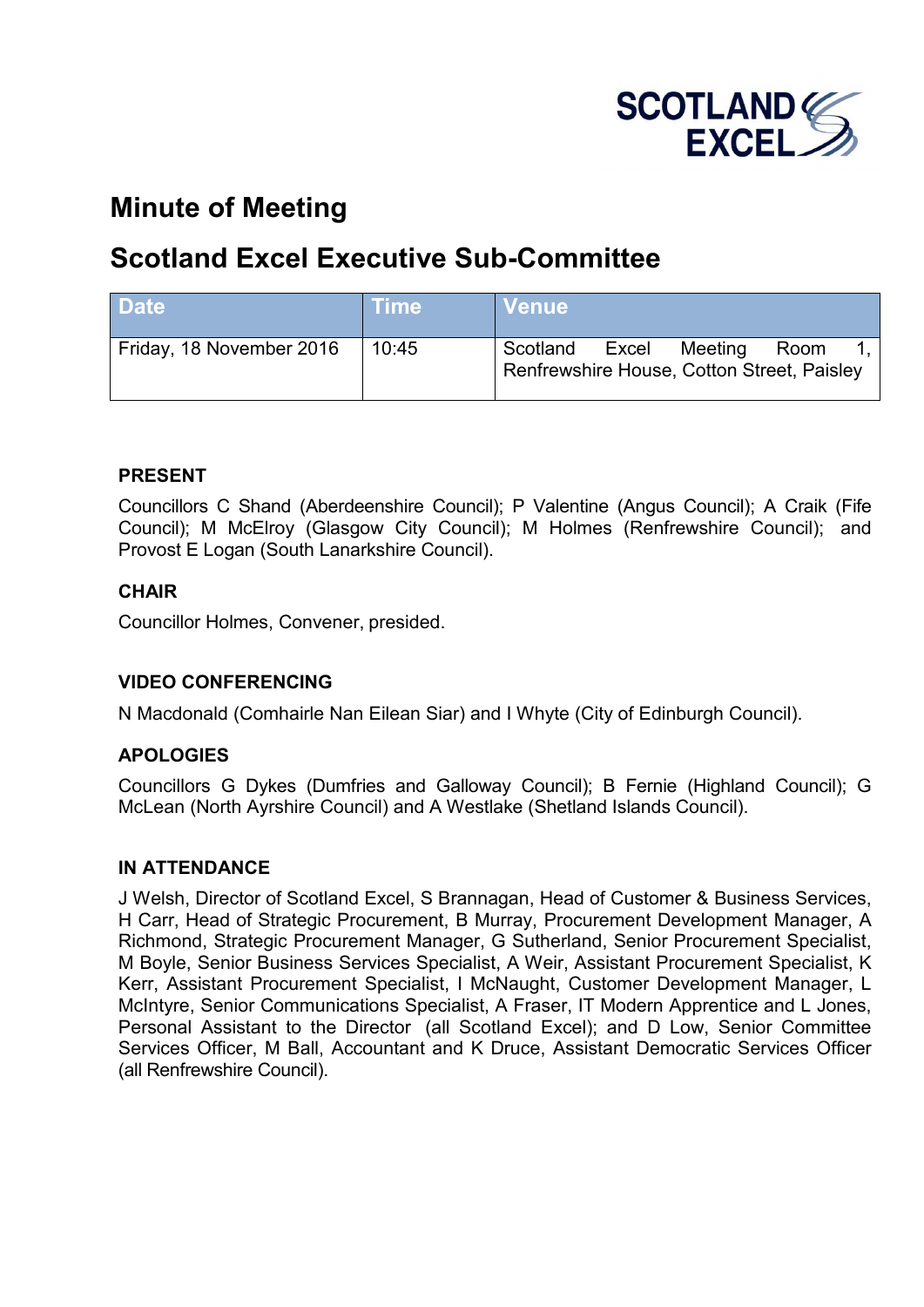## **DECLARATIONS OF INTEREST**

There were no declarations of interest intimated prior to the commencement of the meeting.

## 1 **REVENUE BUDGET MONITORING**

There was submitted a joint revenue budget monitoring report by the Treasurer and the Director of Scotland Excel for the period 1 April to 14 October 2016.

**DECIDED:** That the report be noted.

## 2 **REVIEW OF STANDING ORDERS RELATING TO CONTRACTS**

There was submitted a report by the Clerk to Scotland Excel seeking approval to revoke the existing Standing Orders Relating to Contracts and replace these with revised Standing Orders Relating to Contracts, a copy of which were appended to the report.

The report intimated that the revised Standing Orders had been developed following a detailed review in light of the Public Contracts (Scotland) Regulations 2015; the Procurement (Scotland) Regulations 2016; the Concession Contracts (Scotland) Regulations 2016; and statutory guidance made under and in terms of the Procurement Reform (Scotland) Act 2014. The report highlighted the key changes which had been made to the Standing Orders Relating to Contracts.

## **DECIDED**:

(a) That it be agreed that the existing Standing Orders Relating to Contracts be revoked;

(b) That the revised Standing Orders Relating to Contracts attached as the Appendix to the report be approved; and

(c) That it be agreed that the revocation of the existing Standing Orders Relating to Contracts and implementation of the revised Standing Orders Relating to Contracts would take effect on the first working day following this meeting of the Executive Sub-Committee.

## 3 **REQUEST FOR ASSOCIATE MEMBERSHIP: FOREST ENTERPRISE SCOTLAND**

There was submitted a report by the Director of Scotland Excel indicating that Forest Enterprise Scotland had submitted an application to become an associate member of Scotland Excel.

**DECIDED:** That the application by Forest Enterprise Scotland to become an associate member of Scotland Excel, at an annual membership fee of £500, subject to completion and signing of the agreement document, be approved.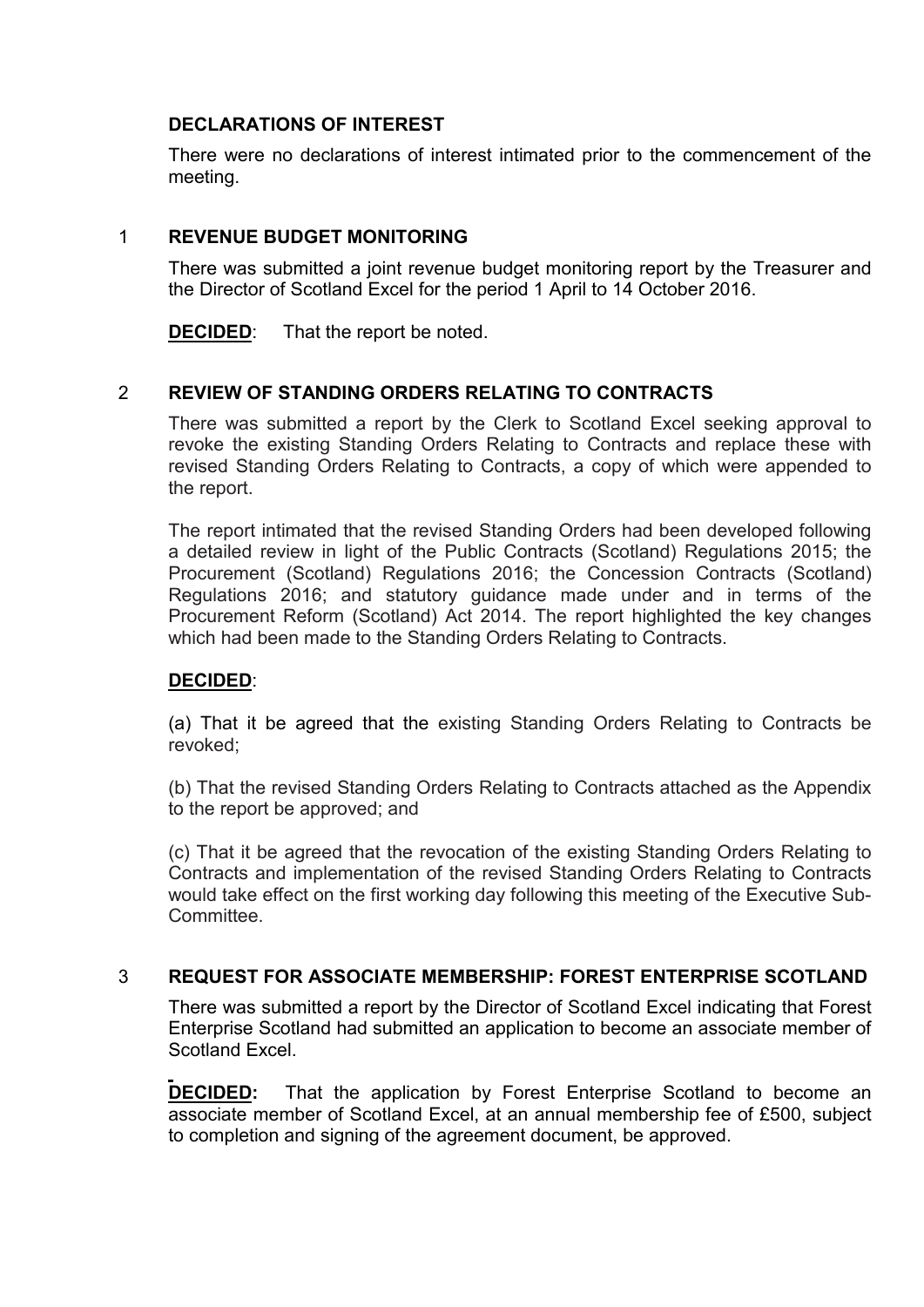## 4 **UPDATE ON THE PROVISION OF PROCUREMENT SERVICES TO SEEMIS LLP**

There was submitted an update report by the Director of Scotland Excel in relation to recent discussions to provide procurement support services to the Seemis Group LLP.

The report intimated that Seemis Group LLP delivered an integrated national education management information system (MIS) for Scottish Local Government and associated supporting organisations and was initially established on behalf of the 12 Strathclyde Region councils. Since 2014, Seemis offered a complete solution that spanned all the essential requirements of an Education MIS geared to the needs of all Scottish Local Authorities. Whilst the products were now relatively stable it was clear that the current Seemis solution would become increasingly less fit for purpose over the next three to five years and it was intended to source a suitable partner from the marketplace and develop a new operating platform.

The report highlighted that as Seemis Group LLP pursued the delivery of a solution that would support an expanded operating model, a key enabler would be the implementation of a robust strategic sourcing model. Scotland Excel had developed a proposal to provide a procurement support services for this exercise and the report detailed a summary of this approach.

## **DECIDED:**

(a) That the report be noted; and

(b) That the provision of procurement support services to Seemis Group LLP be approved.

## 5 **CONTRACT APPROVAL: DEMOLITION SERVICES**

There was submitted an amended report by the Director of Scotland Excel relative to the award of a demolition services framework.

The report intimated that councils had an ongoing programmed requirement to demolish both domestic and commercial buildings. The framework provided Councils with the mechanism to procure demolition services without a repeated need to approach the open market for each programmed demolition. To meet the varying contracting requirements of Councils, Scotland Excel had developed this framework to incorporate two sets of standing industry terms and conditions to award demolition work. The NEC3 Engineering and Construction Short Contract and the SBCC Minor Works Building Contract were both available for use to participating Councils under this framework.

The report detailed that the framework was advertised at £16 million per annum across all three lots and there had been 31 tenderers submitting an offer before the closing date and time. Two tenderers failed to include a commercial submission as part of their response and were therefore not compliant and not considered further. Notice of non- compliance to one of the tenderers, Dem-Master Demolition Limited, prompted them to raise a court action against Scotland Excel challenging the decision to exclude their tender from further evaluation. Scotland Excel had successfully defended this challenge and following a decision issued on 19 October 2016 the framework could be awarded in the usual way. Based on the criteria and scoring methodology set out in the tender documents, a full evaluation of the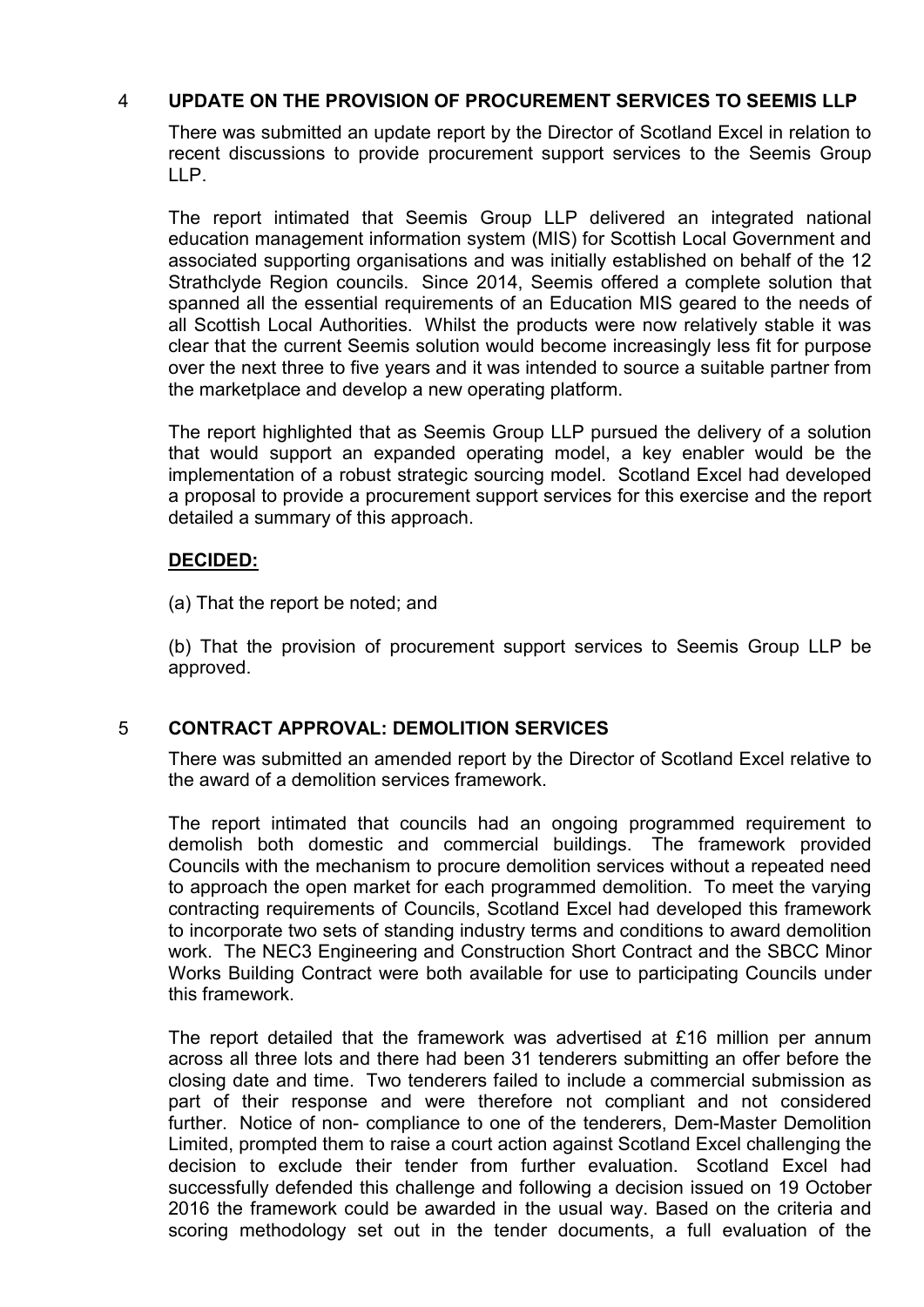remaining compliant offers was conducted and Appendix 3 to the report provided full details of the overall scores per lot. Based on the evaluation undertaken, and in line with the criteria and weightings set out within the report and the published tender documents, it was recommended that the a multi-supplier framework agreement be awarded to the 24 suppliers as outlined in Appendix 3 to the report.

**DECIDED**: That the recommendations to award agreements to the suppliers, as detailed in Appendix 3 to the report, be approved.

#### 6 **COMMUNITY BENEFITS UPDATE**

There was submitted an update report by the Director of Scotland Excel relative to the community benefits facilitated and delivered from the Scotland Excel portfolio of framework agreements from 1 April to 30 June 2016.

## **DECIDED**:

(a) That the report be noted; and

(b) That the measures proposed to monitor delivery of community benefits for the remainder of the financial year be agreed.

## 7 **CONTRACT DELIVERY PLAN UPDATE**

There was submitted an update report by the Director of Scotland Excel relative to the progress of the 2016/17 contract delivery plan.

The report intimated that the contract delivery plan comprised framework renewals, new developments, framework extensions and framework with ongoing contract management only and appendices 1 to 3 provided further details.

The report highlighted that contract delivery remained very active with 5 new contracts delivered so far and a further 12 planned by March 2017. In addition, 9 new contracts had been extended so far, with a further 5 planned by March 2017. The value of the portfolio was expected to grow to around £800 million by March 2017.

**DECIDED:** That the progress made to date be noted.

## 8 **OPERATING PLAN UPDATE**

There was submitted a report by the Director of Scotland Excel relative to the Q2 progress made against operating plan activities and commitments during 2016/17.

**DECIDED**: That the report be noted.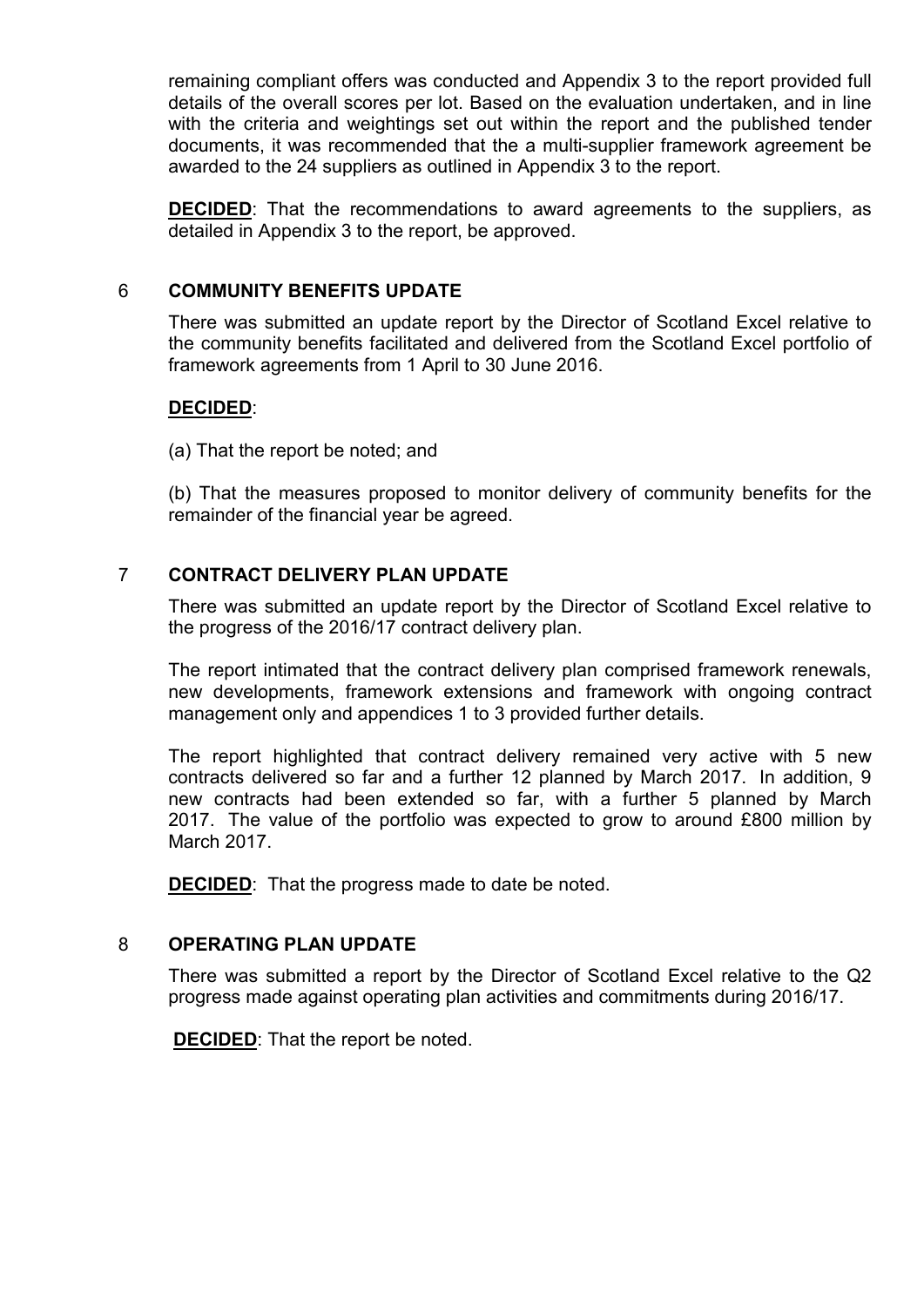## 9 **JOINT COMMITTEE DRAFT REPORTS**

## 9(a) **ASSOCIATE MEMBERSHIP STRATEGY**

There was submitted an Associate Membership Strategy by the Director of Scotland Excel relative to the strategic directions and recommendations for operating the Associate membership of Scotland Excel.

The report intimated that the aim of the Associate Membership Strategy was to explore the method of offering supplementary and complementary services to a second tier of members that generated potential incremental income, whilst having no detrimental impact on our core members and to provide additional value to the wider public family.

## **DECIDED**:

(i) That the Associate Membership Strategy for Scotland Excel be noted; and

 (ii) That the submission of the Associate Membership Strategy to the Joint Committee meeting on 9 December 2016 be endorsed.

## 9(b) **SUSTAINABLE PROCUREMENT STRATEGY**

There was submitted a report by the Director of Scotland Excel relative to a revised Scotland Excel Sustainable Procurement Strategy, a copy of which was appended to the report.

The revised strategy built upon current practice and set out how Scotland Excel would best address recent changes in legislation, implement the new sustainable procurement duty and further incorporate sustainability into all of its procurement activity.

## **DECIDED**:

(i) That the report be noted; and

(ii) That the submission of the report to the Joint Committee meeting on 9 December 2016 be endorsed.

## 9(c) **UPDATE ON THE LEARNING AND DEVELOPMENT PROVISION**

There was submitted an update report by the Director of Scotland Excel relative to Scotland Excel's Learning and Development (L&D) provision and direction. It was intended that the L&D strategy would be presented to the Scotland Excel Joint Committee meeting scheduled on 9 December 2016.

## **DECIDED**:

(i) That the report be noted; and

(ii) That the submission of the Associate Membership Strategy to the Joint Committee meeting on 9 December 2016 be endorsed.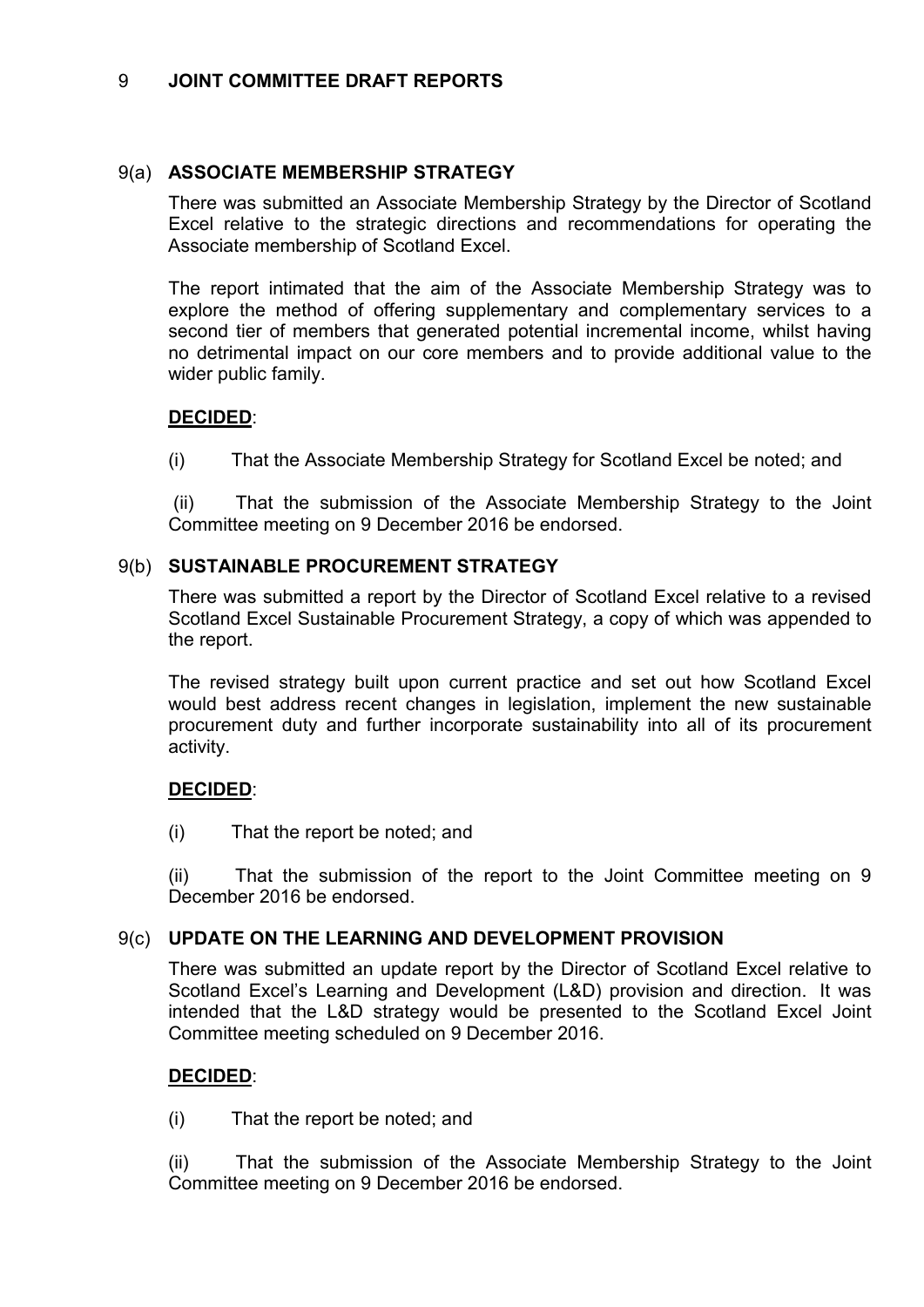## 9(d) **UPDATE ON THE DEVELOPMENT OF A SMALL VALUE PROCUREMENT SERVICE**

There was submitted an update report by the Director of Scotland Excel relative to the proposal regarding the value that Scotland Excel could deliver to its member through the introduction of a small value procurement service. The proposal, if approved, would be implemented in fiscal 2017/18 and would run for four years, the life of the proposed contract.

## **DECIDED**:

- (i) That the report be noted;
- (ii) That the introduction of a small value contracts team be endorsed; and

(iii) That the submission of the report to the Joint Committee meeting on 9 December 2016 be endorsed.

## 9(e) **CARE HOME FUNDING**

There was submitted an update report by the Director of Scotland Excel relative to Scotland Excel's care home services for older people activity, as well as their role in the wider reform of adult social care and seeking support from the Executive Subcommittee for ongoing funding to be made available to continue with this critical service activity.

## **DECIDED**:

(i) That the progress made in developing and implementing a procurement and contract management service for care home services for older people be noted;

(ii) That the prominent role Scotland Excel was undertaking in preparation for the National Care Home Contract fee negotiations for 2017/18 be noted;

(iii) That the support Scotland Excel had provided to the wider adult social care reform agenda be noted;

(iv) That a proposal for local authorities to continue to fund Scotland Excel's work in these areas for the next three years be supported;

(v) That the submission of the update report to the Joint Committee meeting on 9 December 2016 be endorsed.

## 9(f) **PROPOSAL TO DEVELOP A PARTNERSHIP MODEL WITH CROWN COMMERCIAL SERVICES**

There was submitted a report by the Director of Scotland Excel relative to the proposal that Scotland Excel enter into a Partnership Agreement with Crown Commercial Services for the provision of cars and light commercial vehicles.

## **DECIDED**:

(i) That the report be noted; and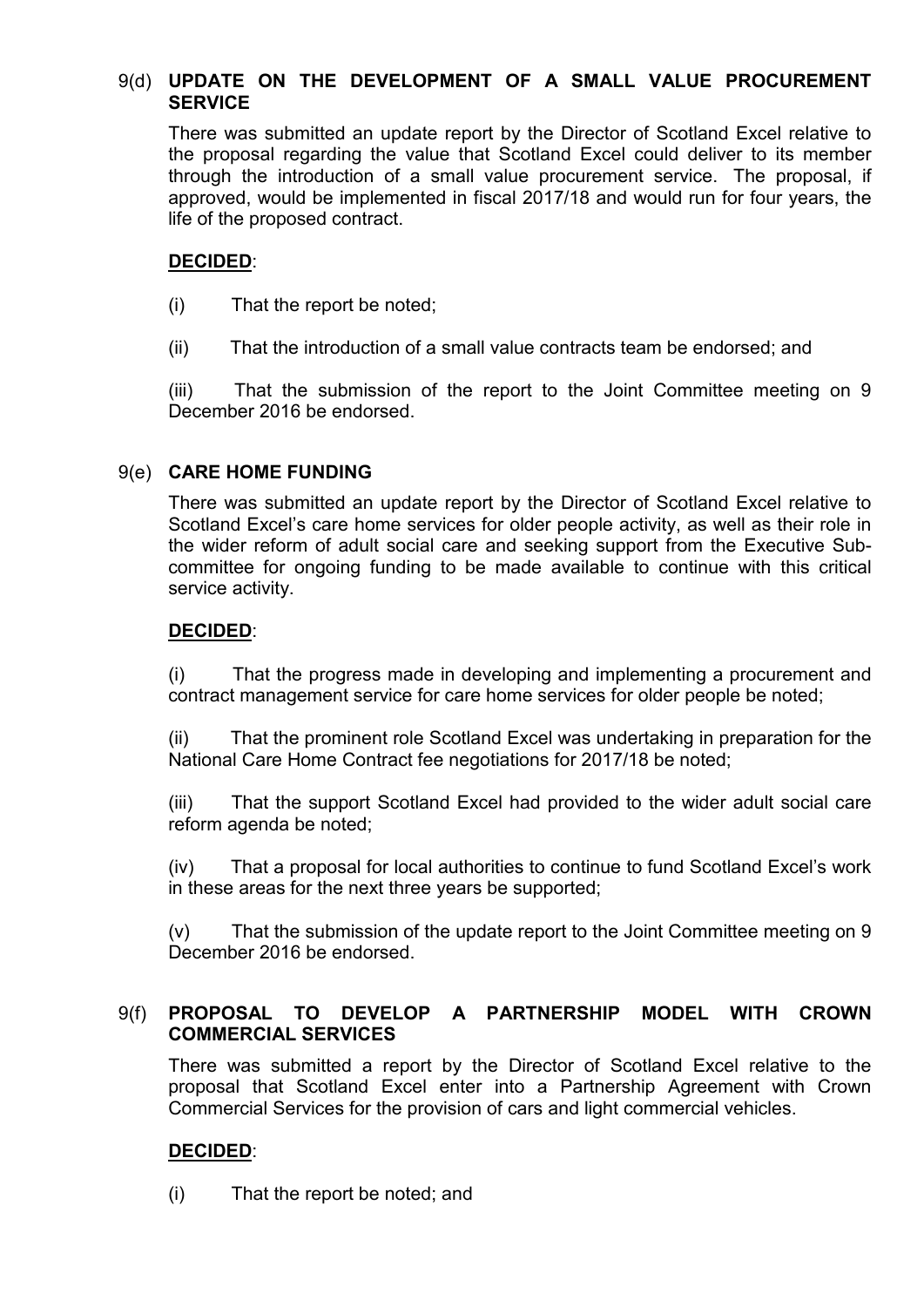(ii) That the submission of the report to the Joint Committee meeting on 9 December 2016 be endorsed.

## 9(g) **AFFORDABLE HOUSING PROCUREMENT**

There was submitted a proposal document by the Director of Scotland Excel relative to a the role Scotland Excel could play in delivering the Scottish Government's aspirations within the Affordable Housing Supply Programme and seeking funding of £412,000 for a two year pilot programme to develop capability, implement policy and identify financial savings.

## **DECIDED**:

(i) That the proposal document be noted; and

(ii) That the submission of the proposal document to the Joint Committee meeting on 9 December 2016 be endorsed.

## 9(h) **PROCUREMENT OF SOCIAL CARE SERVICES**

There was submitted a proposal document by the Director of Scotland Excel relative to a business case for interim financial investment to expand Scotland Excel's social care procurement shared service. Funding of £350,000 over the next two years would allow Scotland Excel to deliver an ambitious work programme that would ensure procurement plays its part in supporting the Scottish Government's flagship reform of health and social care.

## **DECIDED**:

(i) That the proposal document be noted; and

(ii) That the submission of the proposal document to the Joint Committee meeting on 9 December 2016 be endorsed.

## 10 **JOINT COMMITTEE/EXECUTIVE SUB-COMMITTEE INDUCTION PLANS**

The Director of Scotland Excel referred to the local government elections to be held in May 2017 and advised that Scotland Excel would be preparing an induction package for new members of the Joint Committee and Executive Sub-committee to explain the role and function of the organisation. She then invited comments on what could be included in the induction package together with any other actions which could raise the profile of Scotland Excel amongst councils.

Comments received from members of the Sub-committee related to: the need to convey a proper understanding of Scotland Excel, what it was trying to achieve and how its business dovetailed with councils' business; the preparation of a letter to new council leaders highlighting the role of Scotland Excel; the need to continue dialogue with the Chief Executive Officers' Group; the production of a position statement, detailing progress on current workstreams; the importance of the appointment of capable elected members to the Joint Committee and Executive Sub-committee; and the general need to emphasise the importance of effective procurement within councils.